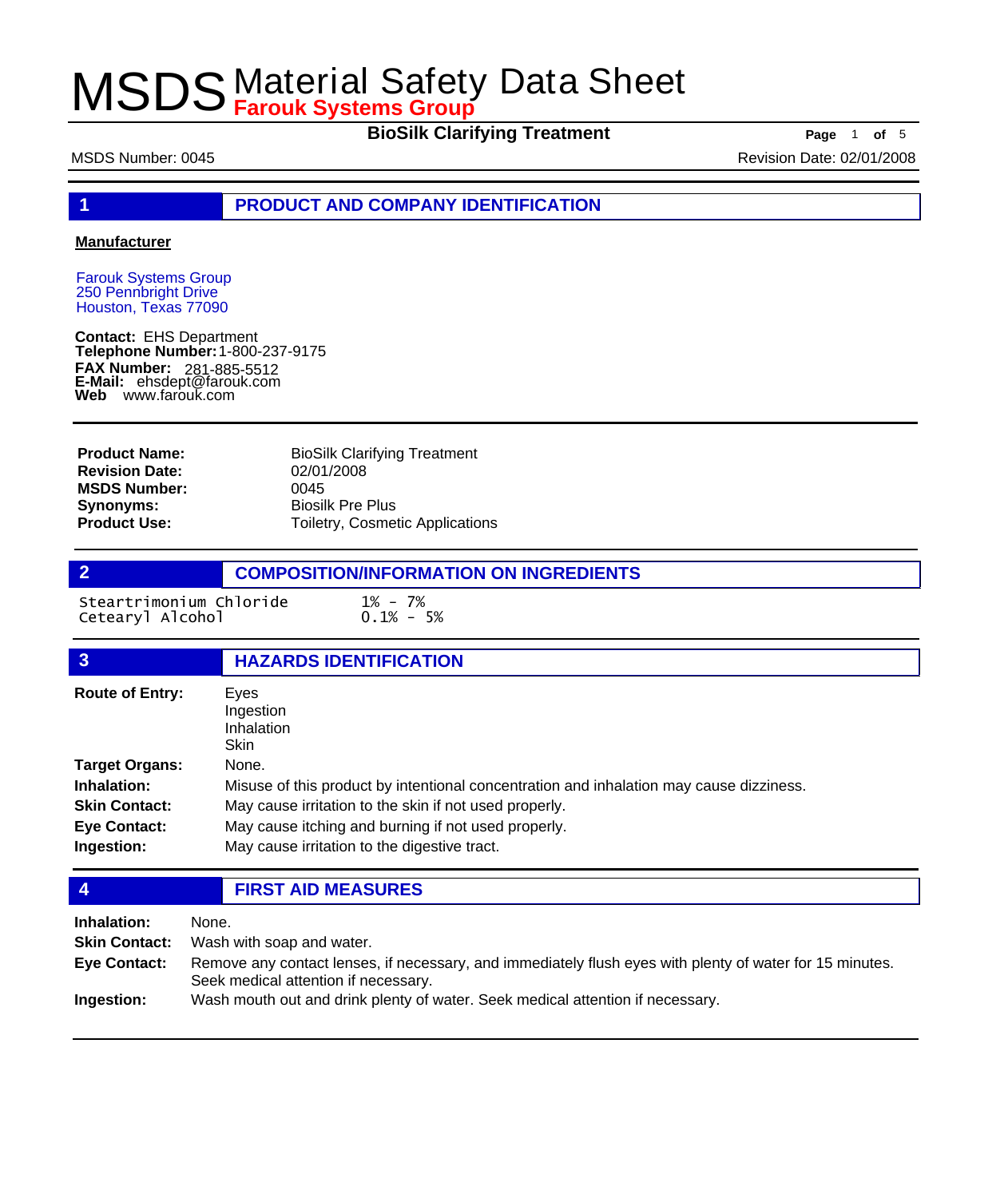**BioSilk Clarifying Treatment** Page 2 of 5

MSDS Number: 0045 **Revision Date: 02/01/2008** Revision Date: 02/01/2008

**5 FIRE FIGHTING MEASURES**

FLASHPOINT AND METHOD: Not applicable FLAMMABLE LIQUIDS: Not available. AUTO IGNITION TEMP: None. FLAMMABLE CLASS: None. BURNING RATE OF SOLID:

Not available

GENERAL HAZARDS: Evacuate personnel downwind of fire to avoid inhalation of fumes and smoke. EXTINGUISHING METHODS: Chemical type foam, CO2(Carbon Dioxide), Dry Chemical, Water Fog

HAZARDOUS COMBUSTION PRODUCTS: None.

FIRE FIGHTING PROCEDURES: This product is not flammable.However, hazardous decomposition and combustion products may be formed in a fire situation. Cool exposed containers with water spray to prevent overheating.

FIRE FIGHTING EQUIPMENT: Respiratory and eye protection are required for fire fighting personnel. Full protective equipment (Bunker Gear) and self contained breathing apparatus (SCBA) should be used for all indoor fires and significant outdoor fires. For small outdoor fires, which may be easily extinguished with a portable fire extinguisher, use of a SCBA may not be needed.

## **6 ACCIDENTAL RELEASE MEASURES**

SMALL SPILL: When a spill occurs, use absorbent material on the substance. Dispose of the material according to all local, state and federal regulations. Always use an absorbent material when cleaning up a spill.

ENVIRONMENTAL PRECAUTIONS: Avoid run-off or release into sewers, stormdrains and waterways.

GENERAL PRECAUTIONS: Remove containers away from flammable materials.

#### *HANDLING AND STORAGE* Use appropriate personal protective equipment as specified in Section 8. Handle in a manner consistent with good household/personal techniques and practices. **Handling Precautions:** Keep containers/bottles securely sealed when not in use. Store in cool/dry conditions that do not exceed room temperature. Try to store product in temperatures between 40°F to 90° F. **Storage Requirements:**

### **8 EXPOSURE CONTROLS/PERSONAL PROTECTION**

| <b>Engineering Controls:</b>      | These recommendations provide general guideance for handling this product safely. Because<br>specific use conditions may vary, safety procedures should be developed for each specific<br>application of this product. When developing procedures, always consider potential waste,<br>disposal and personal safety issues. |
|-----------------------------------|-----------------------------------------------------------------------------------------------------------------------------------------------------------------------------------------------------------------------------------------------------------------------------------------------------------------------------|
| <b>Protective Equipment:</b>      | EYES AND FACE: For reasonable foreseeable uses of this product, eye and face protection<br>is not required.<br>SKIN: For reasonable foreseeable uses of this product, skin protection is not required.<br>RESPIRATORY: For reasonable foreseeable uses of this product, respiratory protection is not<br>required.          |
| <b>Exposure Guidelines/Other:</b> | EXPOSURE GUIDELINES: Overexposure is unlikely. Since all parameters cannot be foreseen, the use of engineering controls to reduce<br>exposure may be necessary.                                                                                                                                                             |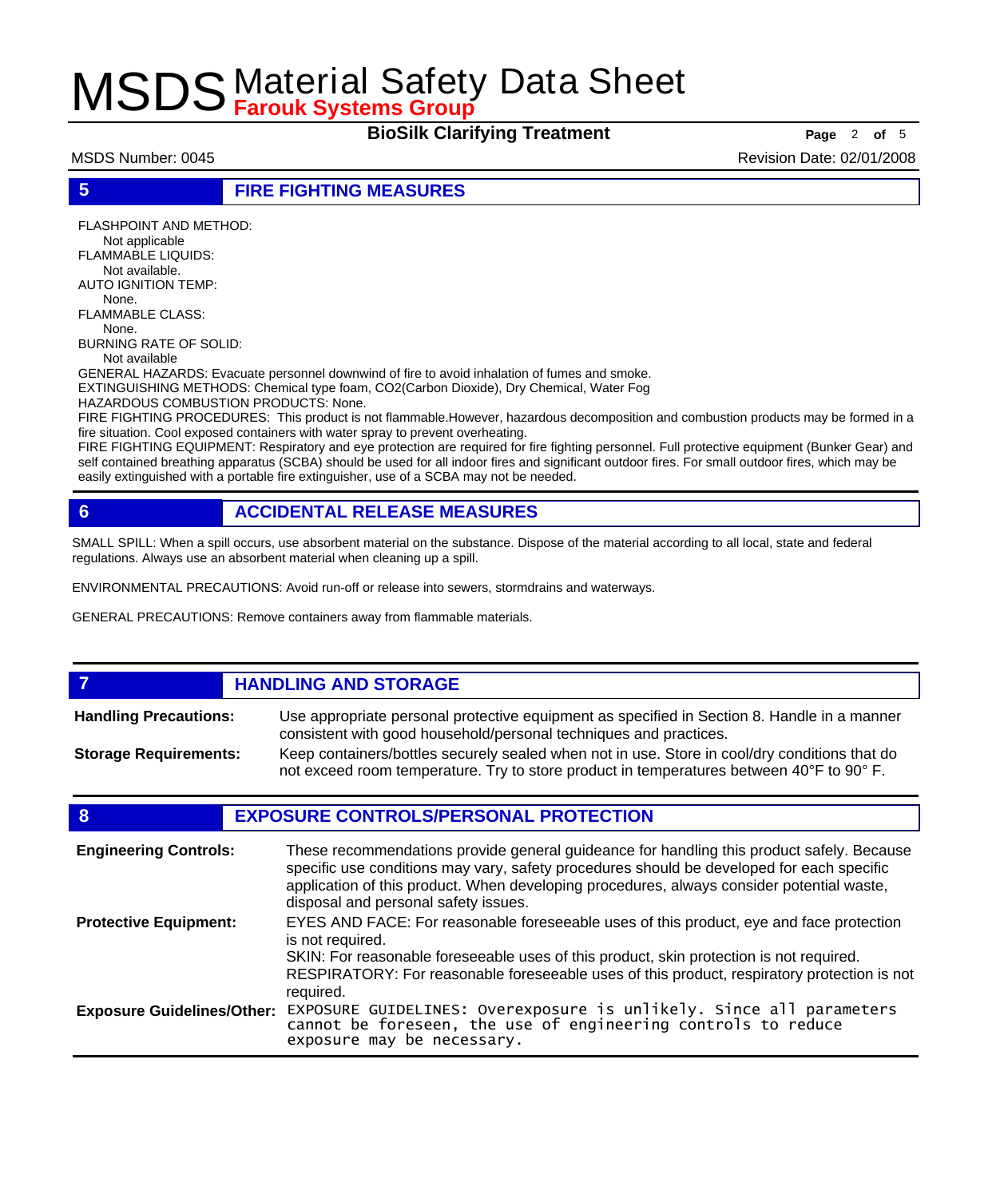**BioSilk Clarifying Treatment Page** <sup>3</sup> **of** <sup>5</sup>

MSDS Number: 0045 Revision Date: 02/01/2008

### **9 PHYSICAL AND CHEMICAL PROPERTIES**

**Appearance:** Light violet, fluid liquid/creme **Physical State:** Liquid **Odor:** Pleasant, perfume fragrance **pH:** 6.5 - 7.5 **Vapor Pressure:** N/A **Vapor Density:** N/A

## **Boiling Point:** N/A **Freezing/Melting Pt.:** N/A **Solubility:** Soluble in water. **Spec Grav./Density:** 0.980

## **10 STABILITY AND REACTIVITY Stability:** YES **Conditions to avoid:** Extreme temperatures. **Materials to avoid (incompatability):** None. **Hazardous Decomposition products:** None known. Hazardous Polymerization: Will Not Occur.

### **11 TOXICOLOGICAL INFORMATION**

ACUTE:

DERMAL LD50: Not available. ORAL LD50: Not available. INHALATION LC50: Not available. EYE EFFECTS: This product may cause irritation to eyes if not used under normal conditions. TARGET ORGANS: NONE. SENSITIZATIONS: Not available. CARCINOGENICITY: IARC: Listed by IARC - No. NTP: Listed by NTP - No. OSHA: Listed by OSHA - No.

MUTAGENICITY: Not available. REPRODUCTIVE EFFECTS: None. TERATOGENIC EFFECTS: Not available.

### **12 ECOLOGICAL INFORMATION**

ENVIRONMENTAL DATA: Not available. ECOTOXICOLOGICAL INFO: Not available. DISTRIBUTION: Not available. CHEMICAL FATE INFO: Not available.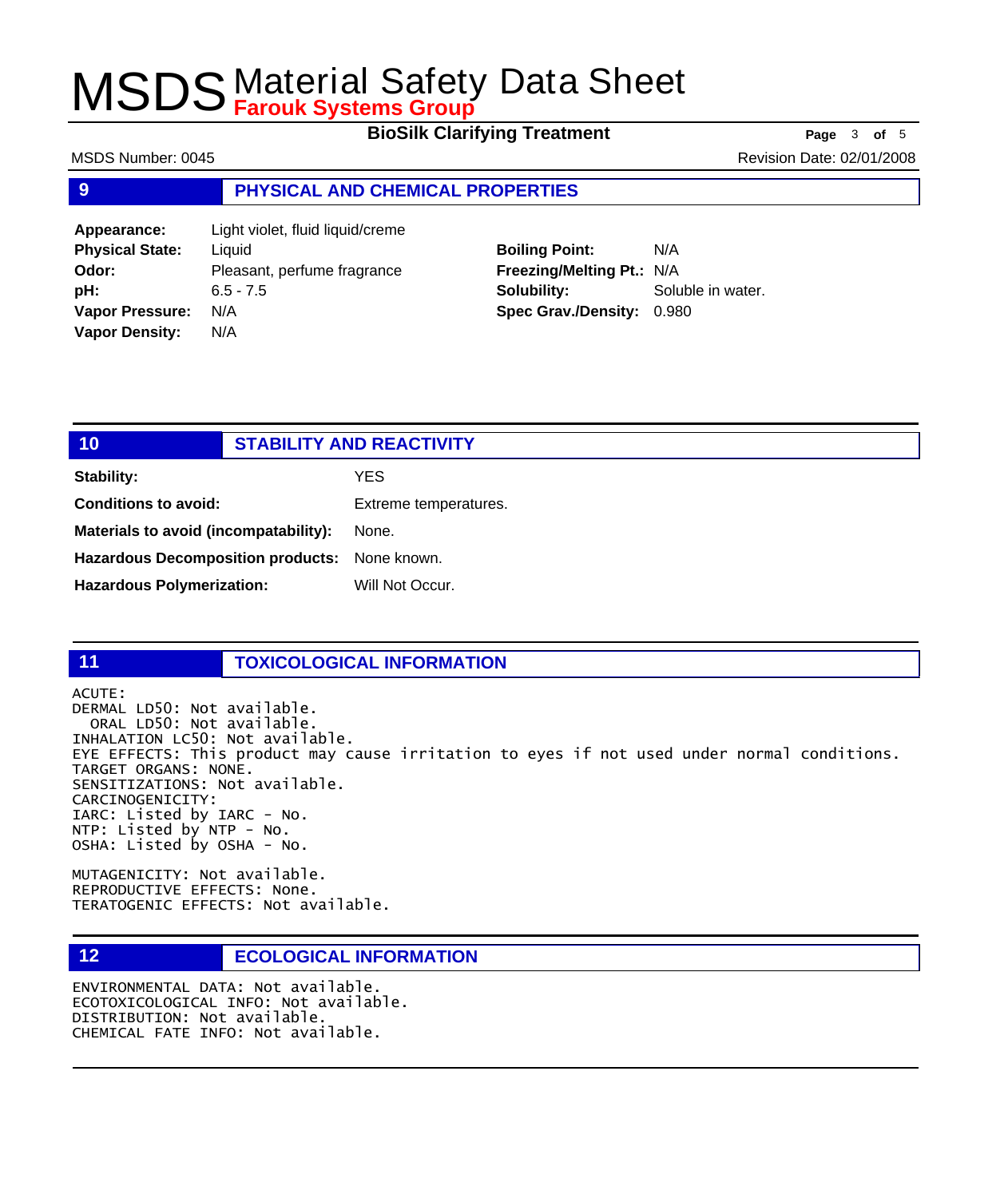**BioSilk Clarifying Treatment** Page 4 of 5

MSDS Number: 0045 Revision Date: 02/01/2008

### **13 DISPOSAL CONSIDERATIONS**

US EPA Waste Number and Descriptions:

DISPOSAL METHOD: Controlled release of diluted product into a biological wastewater treatment plant. COMPONENT WASTE NUMBER: No EPA Waste Numbers are applicable for this product's components. DISPOSAL INSTRUCTIONS: Dispose of waste material according to local, state and federal rules and regulations.

**14 TRANSPORT INFORMATION**

This product is not regulated as a hazardous material by the United States (DOT) or Canadian (TDG) transportation regulations.

DOT CLASSIFICATION: Shipping Name: BioSilk Clarifying Treatment Class: None. Non-regulated, non-hazardous

IMDG CLASSIFICATION: Shipping Name: BioSilk Clarifying Treatment Class: None. Non-regulated, non-hazardous

IATA CLASSIFICATION: Shipping Name: BioSilk Clarifying Treatment Class: None. Non-regulated, non-hazardous

1-800-424-9300 1-703-527-3887 CHEMTREC

Outside the United States

### **15 REGULATORY INFORMATION**

UNITED STATES: SARA TITLE III (Superfund Amendments and Reauthorization Act) 311/312 HAZARD CATEGORIES Fire: No. Pressure Generating: No. Reactivity: No. Acute: No. 313 REPORTABLE INGREDIENTS: Not applicable. TITLE III NOTES: None. CERCLA(Comprehensive Response, Compensation, and Liability Act) CERCLA RQ: None. TSCA(Toxic Substance Release Act) TSCA REGULATORY: All ingredients are listed in the TSCA Inventory. CANADA: WHMIS(WORKER HAZARDOUS MATERIAL INFORMATION SYSTEM) This product is WHMIS controlled. CANADIAN INGREDIENT DISCLOSURE LIST: None. CANADIAN ENVIRONMENTAL PROTECTION ACT: All intentional ingredients are listed on the DSL(Domestic Substance List). EUROPEAN COMMUNITY: EU REGULATORY: All intentional ingredients are listed on the European's EINECS Inventory. STATE REGULATIONS: Not available. LOCAL REGULATIONS: Not available.